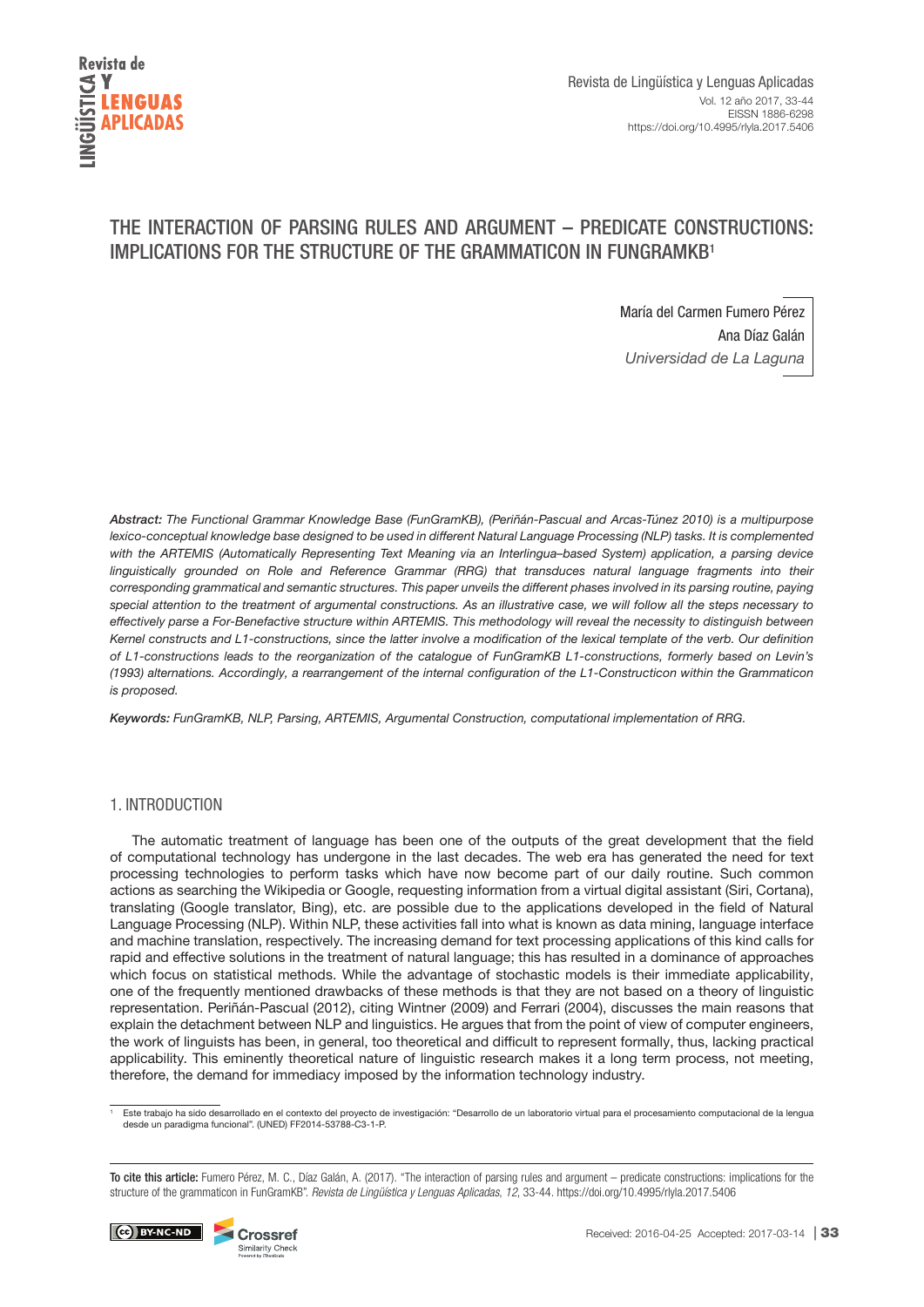What would be desirable is a greater interaction and collaboration between linguists -often reluctant to formalize their theories- and computer engineers so that they could benefit from each other's knowledge. It is this type of interdisciplinary approach that lies behind the project within which the present study is developed, the Functional Grammar Knowledge Base (FunGramKB) (Periñán-Pascual and Arcas-Túnez, 2014). Two are the main assets of this multifunctional and multilingual knowledge base:

- a. It has a strong linguistic component based on two sound functional models of language: Role and Reference Grammar (RRG) (Van Valin and La Polla, 1997; Van Valin, 2005) and the Lexical Constructional Model (LCM) (Ruiz de Mendoza and Mairal Usón, 2008; Mairal Usón and Ruiz de Mendoza, 2009).
- b. It is formalized through its own representation language, COREL (Conceptual Representation Language), a notational system with great expressive power which allows the representation of deep semantics.

Periñán-Pascual and Arcas-Túnez (2010:2667) describe FunGramKB as "a user-friendly online environment for the semiautomatic construction of a multipurpose lexico-conceptual knowledge base for natural language processing (NLP) systems, and more particularly for natural language understanding". Three knowledge levels, namely, conceptual, lexical and grammatical constitute the main components of FunGramKB, as we can see in Figure 1.



Figure 1. The architecture of FunGramKB (source: [www.fungramkb.com\)](http://www.Fungramkb.Com).

Conceptual knowledge, which is language independent, is stored in three different modules: the Onomasticon, which includes encyclopedic knowledge; the Cognicon, where procedural knowledge is captured, and, finally, the Core Ontology, which constitutes the central module of the whole system, stores semantic knowledge in the form of meaning postulates (MPs), as is shown in the following entry for the concept +BAKE\_00.

# (1) +BAKE\_00

MP: +(e1: +CHANGE\_00 (x1)<sub>theme</sub> (x2)<sub>referent</sub> (f1: (e2: +BECOME\_00 (x2)<sub>theme</sub> (x3: +HOT\_00) <sub>attribute</sub>)) <sub>result</sub>)<sup>2</sup>

In FunGramKB, the language dependent modules are the Lexicon and the Grammaticon. The Lexicon –a compilation of the lexical units of a specific language (so far, English, Spanish, French and Italian)– provides morphosyntactic, pragmatic and collocational information about these units. The Grammaticon –an inventory of constructional schemata– has four Constructicon modules, which reflect the four layers distinguished in the LCM, that is, argumental (L1-Constructicon), implicational (L2-Constructicon), illocutionary (L3-Constructicon) and discursive (L4-Constructicon).

To this date, there are three applications that exploit FunGramKB: the FunGramKB NAVIGATOR, which allows the user to retrieve data from the lexical entries in the English Lexicon and from the conceptual entries in the Core Ontology; DEXTER (Discovering and Extracting Terminology), an online multilingual workbench which is provided with a suite of tools for the compilation and management of small and medium-sized corpora, and ARTEMIS (Automatically Representing Text Meaning via an Interlingua–based System), a parsing device which

 $2$  In natural language the MP of the concept +BAKE\_00 would read as "a participant (x1) changes something (x2), with the result (f1) that (x2) becomes very hot".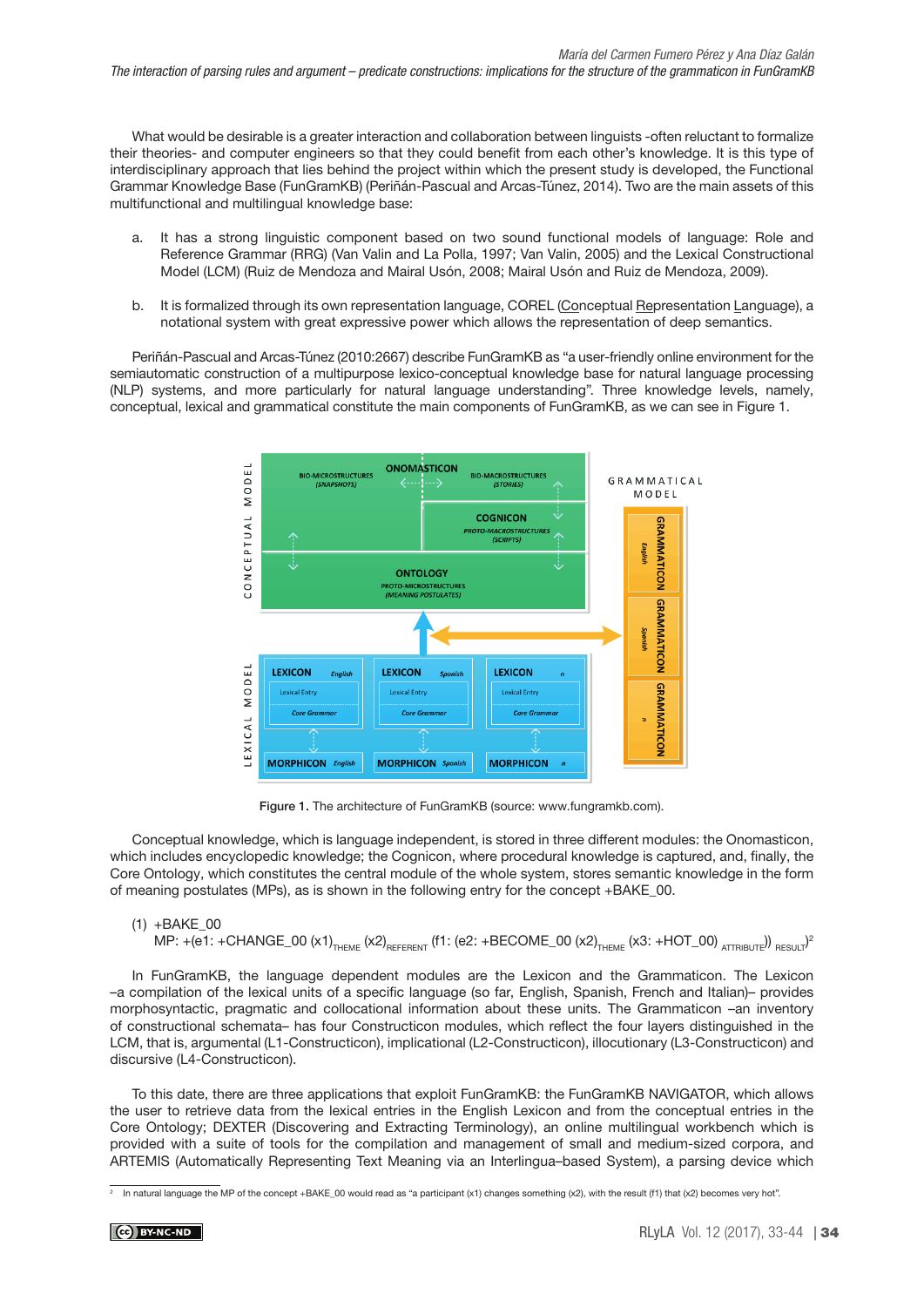is grounded on RRG as its linguistic model and uses FunGramKB as its knowledge base. Its objective is the simulation of natural language understanding by binding natural language fragments with their corresponding grammatical and semantic structures, in other words, it seeks to obtain the appropriate syntactic and semantic underlying representations of any piece of natural language. In order to fulfill this goal, ARTEMIS must resort to the grammatical and semantic material that appears distributed both within and without the prototype.

In the computational representation of natural language, an account of constructional meaning is fundamental, since it can override core verbal semantics and have a direct influence on syntax. Nevertheless, it is only in recent years that we find literature which gives account of studies that attempt to go beyond theoretical descriptions and treat constructions computationally. We may cite those mentioned by Steels (2015) as examples of computationally driven approaches to constructions: Embodied Construction Grammar, Fluid Construction Grammar, Signed-Based Construction Grammar and Template Construction Grammar. Within the FungramKB environment, there are also recent studies such as Luzondo-Oyón and Ruiz de Mendoza (2015) which address this issue. Our paper contributes to this same line of research by adapting the notion of construction to make it computationally effective, trying to arrive at compromise solutions in order to fully articulate the process of identification of constructional structures in FunGramKB and ARTEMIS.

We consider it essential to establish what should count as an argumental construction in FunGramKB, as it will not necessarily encode what may be understood as argumental construction outside our model. This paper will reassess the validity of such structures as FunGramKB constructions and propose a rearrangement of the internal configuration of the L1-Constructicon, which may lead to the dismissal of some constructions, the addition of new ones or the reinterpretation of others. In doing so, we will try to contribute to the reconciliation between NLP and linguistics by presenting a detailed methodology of the parsing process in ARTEMIS, which involves bringing into scene the role of parsing rules in combination with other sources of grammatical information (lexica and constructicons).

In Section 2 we discuss the treatment of constructional meaning in FunGramKB. Section 3 is dedicated to the description of ARTEMIS, and section 4 illustrates, through the analysis of a sample sentence, the actual parsing routine which ARTEMIS follows to arrive at the semantic representation of a construction, in our case, the For-Benefactive Construction. Finally, the practical and theoretical implications of this analysis are summarized in the concluding section.

# 2. ARGUMENTAL CONSTRUCTIONS IN FUNGRAMKB

An NLP computational model which aims at a satisfactory semantic representation of the sentence must account not only for lexical meaning, derived from the lexical entries of verbs, but also for constructional meaning as it can influence both the syntactic behavior and the core meaning of a verb. To achieve this aim, FunGramKB has adopted a hybrid approach which combines principles from RRG and the LCM. The projectionist nature of RRG allows the connection between syntax and the lexical entries of verbs contained in the Lexicon, while the constructionist model of language proposed by the LCM provides the constructional meaning which is not present in RRG. With this in mind, Periñán-Pascual (2013:214) adopts a conception of construction which separates from the broader notion defended by Goldberg (2006:5):

Any linguistic pattern is recognized as a construction as long as some aspect of its form or function is not strictly predictable from its component parts or from other constructions recognized to exist. In addition, patterns are stored as constructions even if they are fully predictable as long as they occur with sufficient frequency. (Goldberg 2006: 5)

Periñán-Pascual defends a narrower view of construction in which productivity, bi-univocity and replicability are considered crucial properties to decide the constructional nature of a form-meaning pairing, in line with the usage-based notion of construction proposed by the LCM:

[...] the LCM defines a construction as a form-meaning (or function) pairing where form affords access to meaning and meaning is realized by form to the extent that such processes have become entrenched, through sufficient use, in the speaker's mind and are generally recognized by competent speakers of the language in question to be stably associated or are at least potentially replicable by other competent speakers of the same language with immaterial variation in its form and meaning. (Ruiz de Mendoza, 2013:238)

Furthermore, Periñán-Pascual and Arcas-Túnez (2014:172) consider that a computational approach to the notion of construction makes it necessary to establish a precise distinction between the concepts construct and construction, which they express in the following way: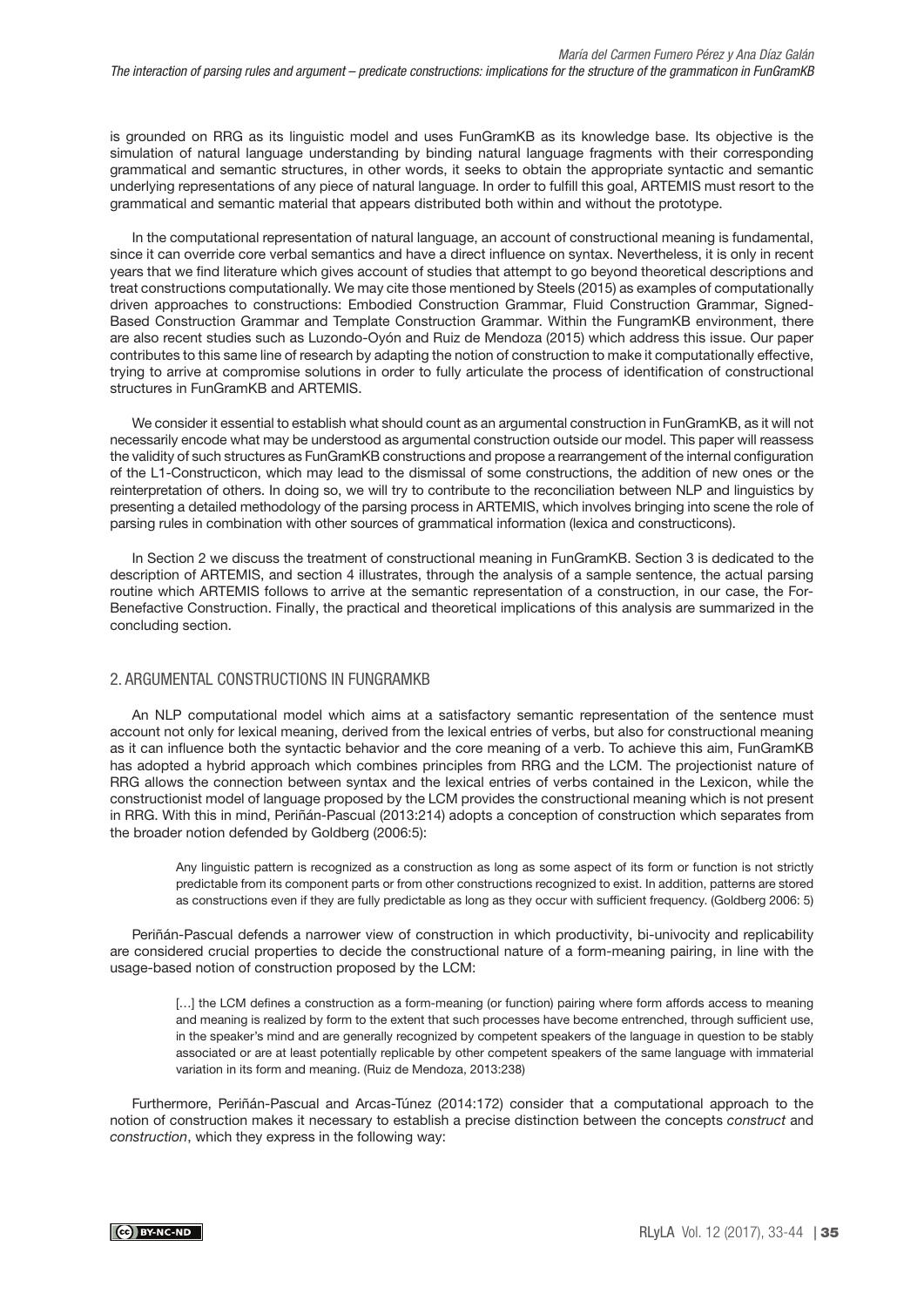In terms of the FunGramKB model, lexical constructs get their meaning from the meaning postulates stored in the Ontology, whereas constructional meaning is shaped by the Core Grammar in the Lexicon and the constructional schemata in the Grammaticon. (Periñán-Pascual and Arcas-Túnez, 2014:172-173)

The term construction is used within FunGramKB in a very restrictive manner if compared with its usage in standard linguistic (especially constructional) models, as we can see in the following definition given by Periñán-Pascual and Arcas-Túnez (2014:172) "[…] a pairing of form and meaning, serving as a building block in the compositionality of sentential semantics, whose meaning cannot be fully derived from the sum of the lexical meanings of the individual constructs taking part in the utterance".

The consequences of the distinction between construct and construction are significant in the design of the L1-Constructicon (argumental level), since only the structures whose grammatical and/or semantic features are not obtained from the grammatical and semantic contribution of its members/components are to be considered as candidates for membership in the constructional module.

Although FunGramKB distinguishes four different constructional levels, at this stage of development of the ARTEMIS parser, only level 1 argumental constructions (CONSTR-L1) can be accounted for. These constructions, based on the linguistic expression of predicate-argument relationships (Goldberg, 1995), are associated with Level 1 constructional templates in the LCM; such structures are made up of elements of semantic interpretation that can be realized syntactically (Mairal Usón and Ruiz de Mendoza, 2009). Examples of these types of constructions as found in the FunGramKB Constructicon are:

- (2) The president appointed Smith as press secretary. (As Construction)
- (3) Peter sneezed the napkin off the table. (Caused Motion Construction)
- (4) Kelly ate herself sick. (Resultative Construction)

Argumental information in FunGramKB can be retrieved from two sources: the Core Grammar in the Lexicon or the Grammaticon. The Core Grammar stores the information related to what Periñán-Pascual calls Kernel constructions, in such a way that every verb listed in the Lexicon is provided with one such Kernel construction. Depending on the number of variables in the lexical template, the verb will occur in a Kernel-0 (zero-argument verbs), Kernel-1 (intransitive), Kernel-2 (monotransitive) or Kernel-3 (ditransitive). As we can see in Figure 2, a simplified representation, the Core Grammar of a verb such as bake would correspond to a Kernel-2 (monotransitive verb), presenting, therefore, two variables x (theme) and y (referent) as the following example taken from FunGramKB illustrates:

| (5) we $_{\textsf{\tiny{fIFEMEJ}}}$ also bake a selection of other French breads and pastries $_{\textsf{\tiny{fREFERENTJ}}}$ |  |  |  |  |  |
|-------------------------------------------------------------------------------------------------------------------------------|--|--|--|--|--|
| (13/CFS/W advert)                                                                                                             |  |  |  |  |  |

| Lexicon                | English                                         |
|------------------------|-------------------------------------------------|
| Lexical unit           | bake                                            |
| Ontological concept    | $+BAKE$ 00                                      |
| Aktionsart             | Active Accomplishment (ACC)                     |
| Variables              | x, y                                            |
| Macroles               | 2, Undergoer: no value selected                 |
| Thematic frame mapping | x: theme, y: referent                           |
| Constructions:         | <b>Benefactive Object Construction</b>          |
|                        | <b>For Benefactive Construction</b>             |
|                        | <b>Instrument Subject Construction</b>          |
|                        | <b>Material Subject Construction</b>            |
|                        | <b>Unexpressed Second Argument Construction</b> |

Figure 2. Simplified representation of the Core Grammar of bake. (source: [http://www.fungramkb.com//edit/lexicon//lexicon.aspx\)](http://www.fungramkb.com//edit/lexicon//lexicon.aspx)

In our opinion, this use of the term Kernel construction, reveals somewhat contradictory in relation to the distinction made by Periñán-Pascual and Arcas-Túnez between construct and construction, which we cited above. In this respect, we share the position defended by Luzondo-Oyón and Ruiz de Mendoza (2015:79) that it would be more appropriate to use the term Kernel construct rather than construction to refer to these structures, since they are not of compositional nature and their meaning resides in the Core Grammar in the Lexicon. This would allow us to make a distinction between this type of structures and Non-Kernel argumental constructions, those not accounted for in the Lexicon, but stored and described in the form of constructional schemata in the L1- Constructicon in the Grammaticon. This distinction would also be more in line with Periñán-Pascual's (2013:215)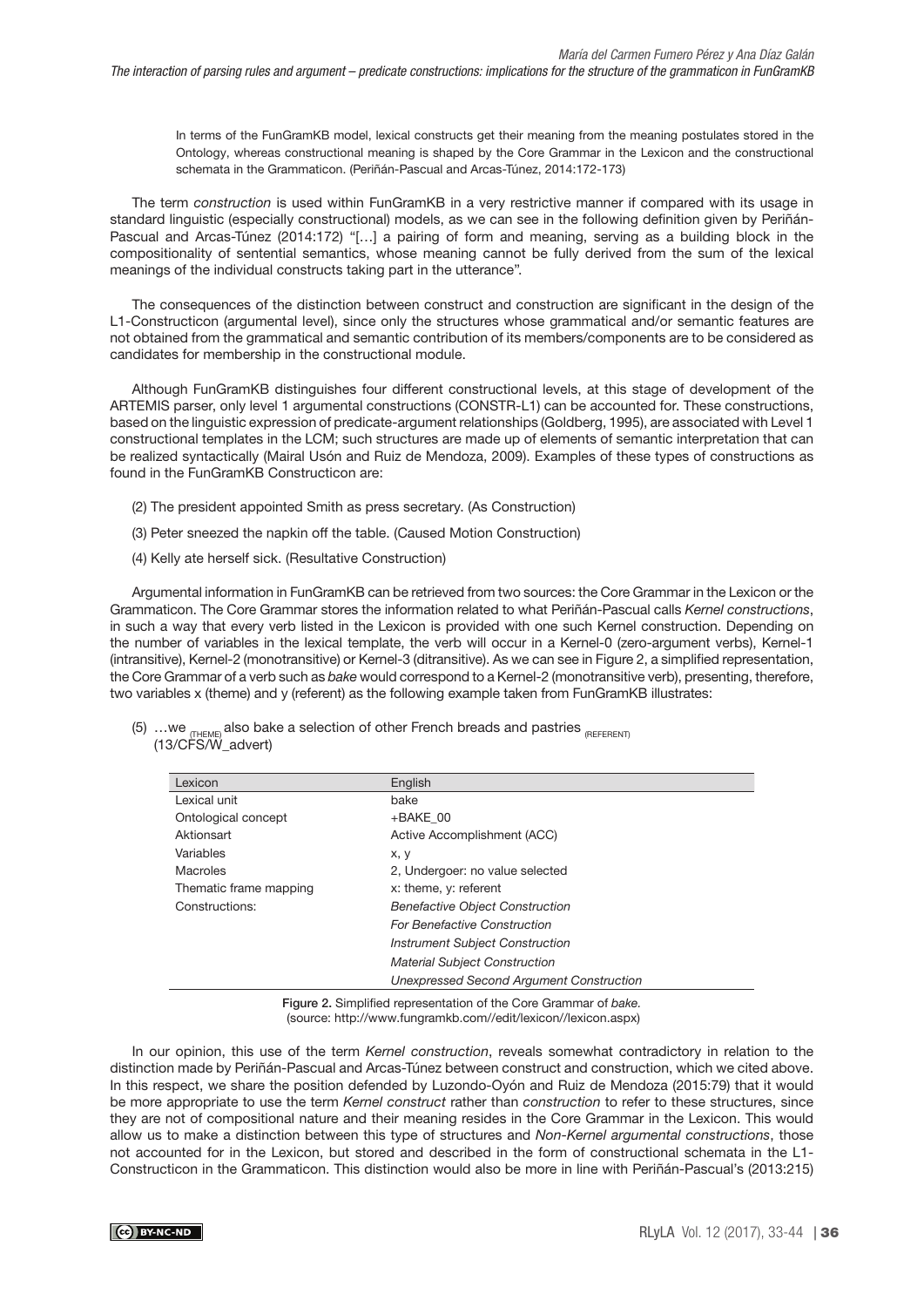own assertion that although constructs can be either constructional or not, it is preferable to use the label construct to refer to non-constructional structures and construction for those of constructional nature.

What we propose here is to consider as L1-construction only those constructs which alter the Core Grammar of the verb. This means adopting a restrictive notion of L1-construction within FunGramKB to meet the requirements of their computational treatment. It is important to highlight that this means no challenge against the concept of construction as understood in linguistic models, typically the different variants of construction grammars, including here the LCM. The importance of L1 or non-Kernel constructions from a computational perspective is that they have direct impact on the formal representation of meaning in ARTEMIS, the so-called Conceptual Logical Structure (CLS), since, as we will prove, they either modify the argumental structure by substracting arguments or adding non-optional constituents (Argument Adjuncts or Secondary Nuclei) and/or by changing aspectual meaning (Aktionsart).

This involves a drastically different methodology from the one originally adopted in the design of the L1- Constructicon. The inventory of non-Kernel L1-constructions was initially based on Levin's (1993) alternations, with some additional constructions from other sources. In its present stage, however, alternations have been substituted for constructional schema, the rationale for this change being that alternations focus on the modification of an input sentence pattern into a different one, while what the parser needs is the actual description of each of the constructional patterns in which a verb can enter and a pointer in the Lexicon to lead the parser to the description of these constructions in the Grammaticon.

In order to show how meaning is encoded in ARTEMIS, in the following section we will describe its parsing routine and show the importance of constructional meaning in this process. In our view, the requirements of such a codification confirm the need to modify the concept of construction and, consequently, alter the catalogue of FunGramKB L1-constructions.

### 3. GRAMMATICAL ANALYSIS WITHIN ARTEMIS

The ARTEMIS application is, technically, a bottom-up chart parser with top-down prediction which transforms or transduces the natural language input it receives to its equivalent grammatical and semantic structures (Periñán-Pascual and Arcas-Túnez, 2014). The parser consists of three components: a) The Grammar Development Environment (GDE) b) The Conceptual Logical Structure (CLS) Constructor and c) The COREL-Scheme Builder.

The GDE comprises the set of rules (syntactic, constructional and lexical) necessary for the parsing of natural language expressions. Such rules yield, as a result, a parsed tree (illustrated in Figure 3) following the format, with some modifications, of the Layered Structure of the Clause (LSC) as proposed in RRG. The most relevant variation is the introduction of an L1-construction node between the clause and the core, which will account for those arguments that are not directly derivable from the main predicate argument's structure. The effects of constructional interaction with verbal predicates will be considered below.

| <b>SENTENCE</b>                                                                 |
|---------------------------------------------------------------------------------|
| <b>CLAUSE</b>                                                                   |
|                                                                                 |
| L1-CONSTRUCTION                                                                 |
| L1-CONSTRUCTION                                                                 |
| <b>CORE</b>                                                                     |
|                                                                                 |
| NUC ARG ARG<br>ARG                                                              |
| Figure 3. Enhanced model of the Layered Structure of the Clause (refined tree). |

The ultimate aim of ARTEMIS is to transduce meaning into a CLS, the text meaning representation which results from the modification of the RRG logical structure. The changes made to this logical structure result in the enrichment of the representation by a) using FunGramKB ontological concepts instead of predicates, b) assigning the concepts a thematic role, c) specifying the type of event with an Aktionsart operator and, lastly, d) encoding constructional meaning through constructional operators (CONSTR-L1). Finally, the CLS is transduced into a purely semantic conceptual representation in COREL, the formal FunGramKB representation language, the so called extended COREL scheme. Example sentence 6 below illustrates the whole process: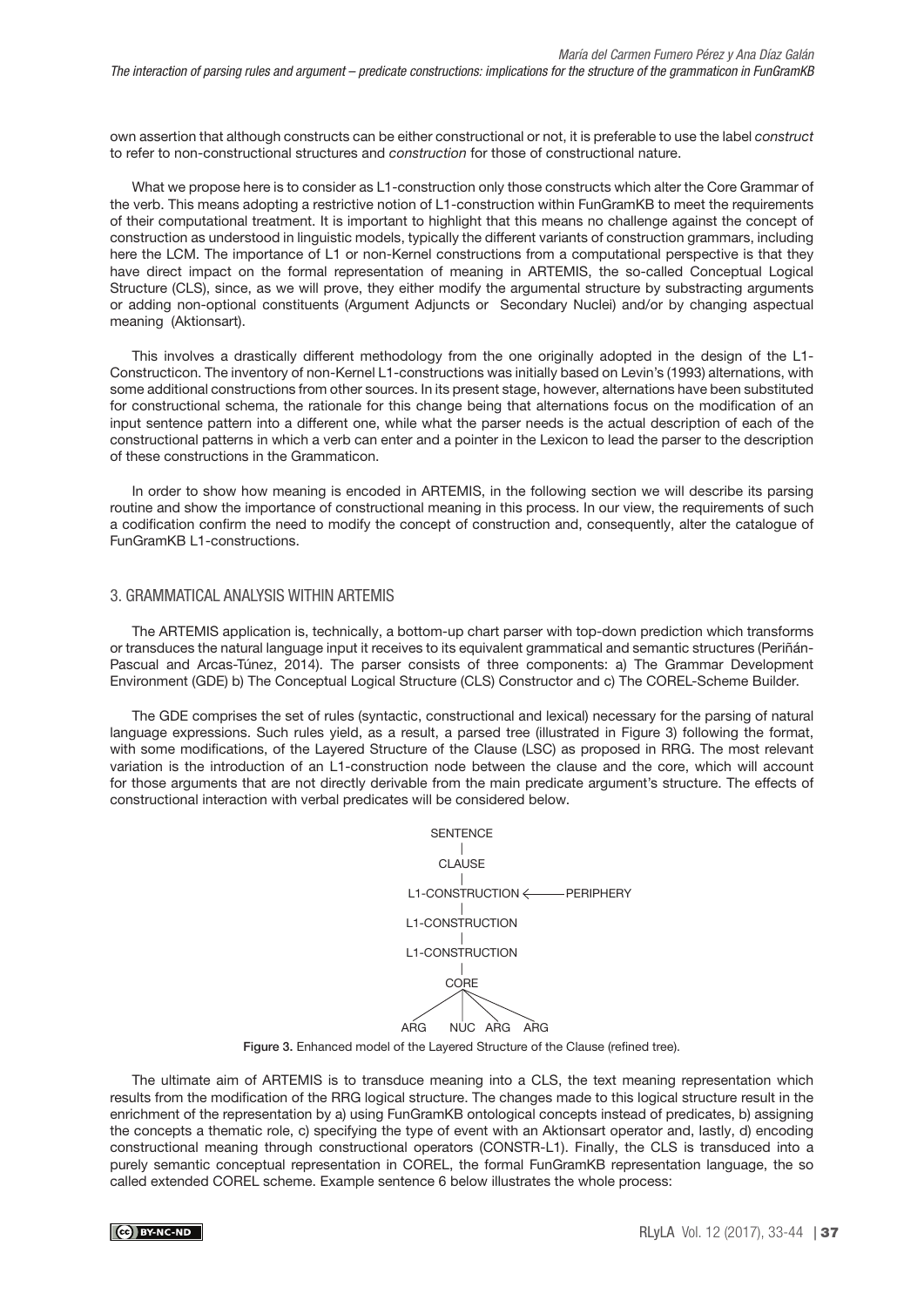(6) Louise had baked a cake for the kids.

RRG Logical structure:

(7) [[do´(Louise, Ø)] CAUSE [BECOME baked´(cake)]] PURP [BECAME have´(the kids, cake)]

CLS:

 $(8) <_{\text{IF}}^{\text{DECL}} <_{\text{TENSE}}^{\text{PAST}} <_{\text{CONSTR\_L1}}^{\text{FEBN}} <_{\text{CONSTR\_L1}}^{\text{KER2}} <_{\text{AKT}}^{\text{CACC}} < [+BAKE\_00,\text{8LOUISE\_00-Agent}, +CAKE\_00-Referent,$ +CHILD\_00-Beneficiary)] >>>>>>

Extended COREL scheme:

(9) +(e1: +BAKE\_00 (x1: %LOUISE\_00)<sub>THEME</sub> (x2: +CAKE\_00)<sub>REFERENT</sub> (f1: (e2: +DO\_00 (x1)<sub>AGENT</sub> (e1)<sub>REFERENT</sub> (f2: +CHILD\_00)Beneficiary))Purpose)

In what follows, we will spell out the process followed by the CLS constructor to implement the syntax-semantics linking algorithm within FunGramKB, as described by Periñán-Pascual and Arcas-Túnez (2014:177ff). To describe this procedure and how constructional meaning is incorporated we will use sample sentence (6), which features a Kernel 2 and what we will label a For-Benefactive construction (FBEN). This example will allow us to show, in a stepwise fashion, how the grammatical information encoded in the sentence is obtained by means of the interplay of the different components involved in the parsing procedure. The significance of this sample sentence lies in the fact that, to codify it, ARTEMIS has to be able to understand that the structure overrides the information provided by the Core Grammar (see Figure 2) in which bake only has two arguments x (theme) and y (referent), not justifying, therefore, the presence of a third constituent, for the kids. In RRG terms (Van Valin and La Polla, 1997), this third element meets the requirements for its analysis as an argument adjunct, namely, that the logical structure of for shares an argument, cake, with the logical structure of bake, as we can see in example 7 above.

In the next section we will provide a detailed description of the steps followed by the parser to account for the presence of this argument adjunct introduced by the FBEN construction, as a demonstration of how the machine processes constructional meaning.

# 4. A STEP BY STEP METHODOLOGY

The phases involved in the syntax-semantics linking algorithm are outlined in Figure 4 taken from Periñán-Pascual and Arcas-Túnez (2014:178).



Figure 4. The ARTEMIS process.

The first stage of this process is the AVM extraction for tokens, where the input sentence is automatically separated into basic units of analysis, which are then labelled with a part of speech tag described in the form of feature bearing devices, the so called Attribute Value Matrixes (AVMs)<sup>3</sup>, thus, providing the first initial morphosyntactic characterization of the lexical items, as the following AVM for the verb form baked illustrates.

In line with Unification Grammars (Boas and Sag, 2012; Sag, Wasow and Bender, 2003), in ARTEMIS parsing operations are guided not only by syntactic rules, but also by constraint-checking operations on the grammatical and semantic information encoded in the AVMs.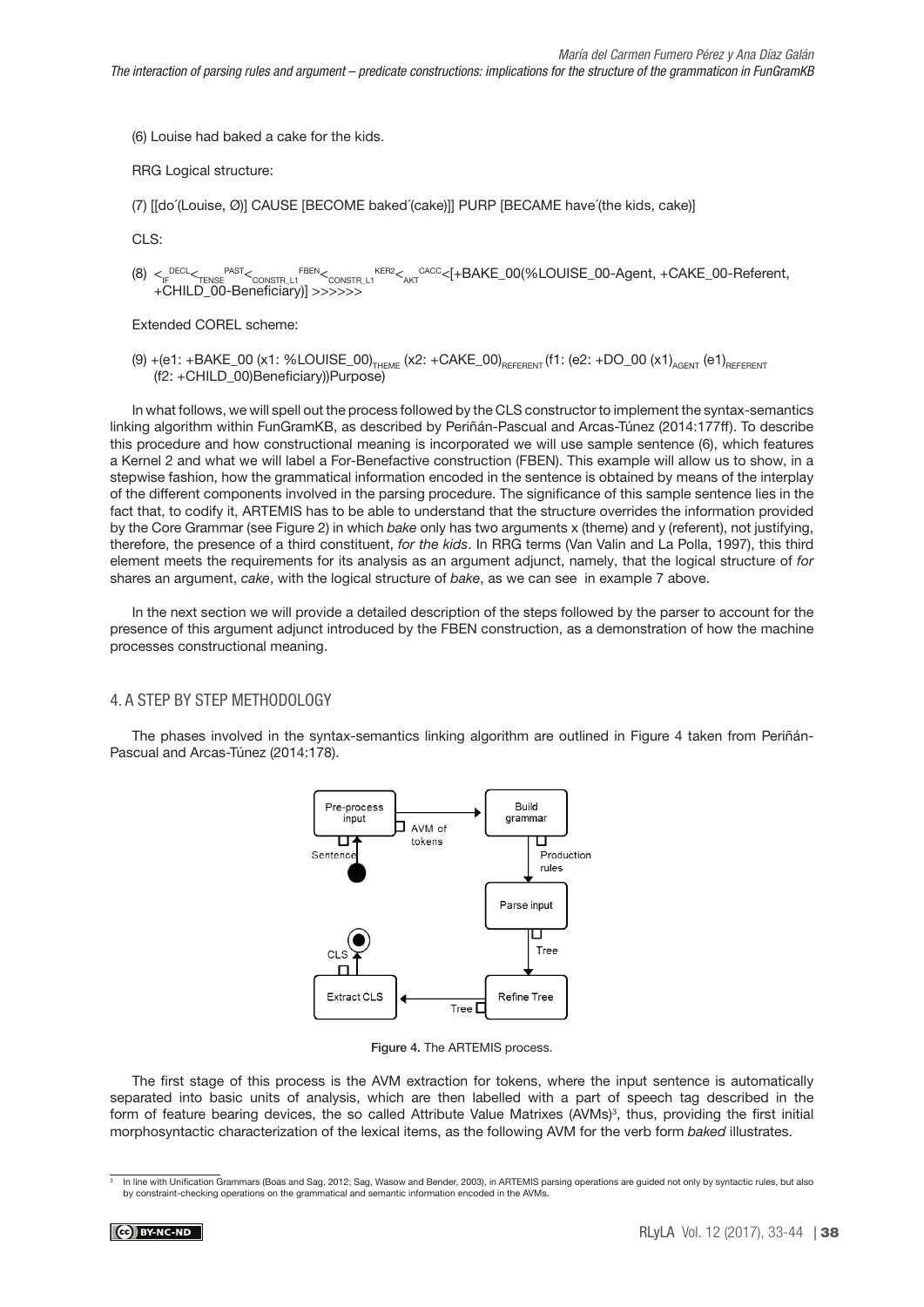| Form  | baked            |
|-------|------------------|
| Lemma | bake             |
| POS   | verb             |
| Tense | past             |
|       | Concept +BAKE 00 |

Figure 5. AVM of the word token baked.

The second step applies GDE rules to ascribe an appropriate syntactic/semantic contour to the sentences, which, ultimately, yields a syntactic tree. In order to arrive at the conceptual logical structure of the predicate, ARTEMIS first resorts to the Core Grammar of the verb to check the grammatical information provided in the lexical entry of the corresponding predicate. The AVM in Figure 6 summarizes the information (syntactic and semantic) contained in the Core Grammar of the verb bake: the Aktionsart corresponds to an active accomplishment (ACA), and it has two variables x (theme) and y (referent), each with their selection restrictions (theme must be +HUMAN\_00 and referent +FOOD\_00).



Figure 6. AVM representative of the Core Grammar of bake.

The Core Grammar of the verb also indicates the types of constructions in which the verb can appear, in the case of bake, apart from the FBEN construction, we find the Unexpressed Second Argument Construction (The kitchen smelled so wonderful while they were baking); the Instrument Subject Construction (This oven bakes wonderful bread); the Material Subject Construction (This flour bakes a delicious loaf) and the Benefactive Object Construction (She baked them a cake).

Once the parser has resorted to the Core Grammar to check the information related to the verb, there are two possible outputs:

a. The sentence corresponds to a Kernel, as in example 10:

(10) Louise had baked a cake (Kernel 2)

b. There is a conflict between the information provided by the Core Grammar (number of variables and Aktionsart) and the structure of the sentence, as occurs with our sample sentence:

#### (6) Louise had baked a cake for the kids

In the first case, the parser finishes the grammatical checking, while in the second - to account for the additional constituent for the kids- it has to resort to the constructional rules stored in the Grammaticon, where it would need to find a schema corresponding to the FBEN construction such as the one we propose in (Figure 7).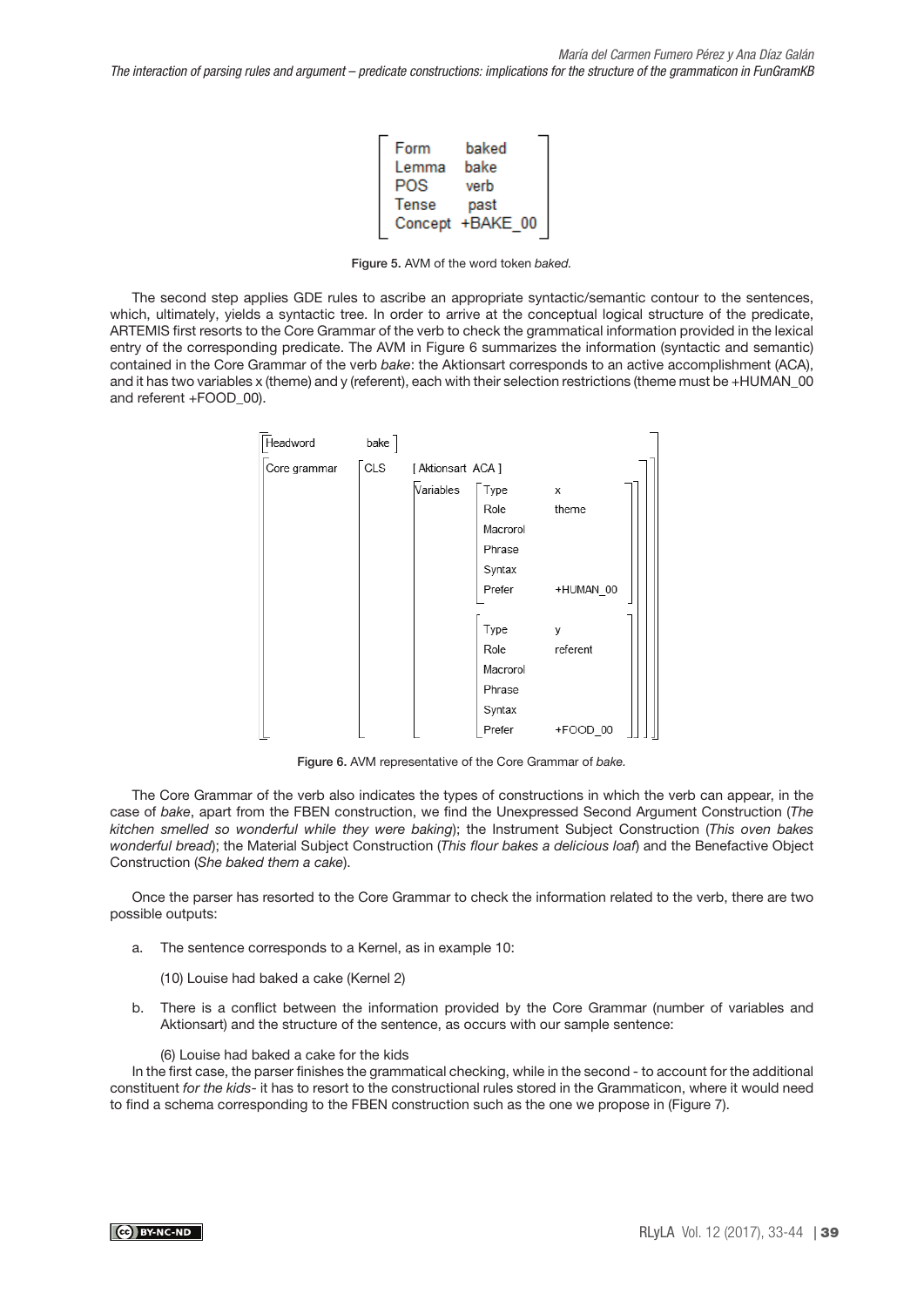

Figure 7. AVM representative of the For-Benefactive construction.

In the formalization of argumental constructions we find both descriptors and constraints. As the AVM summarizes, the FBEN construction introduces a new variable (w) which functions as an argument adjunct, has the thematic role of beneficiary, presents a realization restriction, namely, it has to be a prepositional phrase introduced by for and, finally, it also presents the selection restriction +ORGANISM\_00, which is defined in the Ontology as: "an animal, plant, human or any other living thing". This restriction allows the parser to distinguish, for example, between the FBEN construction and other structures in which we may have  $V + for$  and no beneficiary, as is the case in 11) where the for constituent cannot be a candidate for the function Argument Adjunct (AAJ) since it does not have the restriction +ORGANISM\_00 and is, in fact, an optional adjunct which is accounted for in the syntactic rules stored in the GDE:

(11) Louise baked a cake for dessert.

It is also important to mention the change in aspectual value, from active accomplishment (ACA) to causative accomplishment (CACC), imposed by the construction. The causative nature of the event introduced by the For-Benefactive Construction is clearly depicted in the RRG representation of the logical structure (LS) of our sample sentence<sup>4</sup>:

(7) LS: [[do´(Louise, Ø)] CAUSE [BECOME baked´(cake)]] PURP [BECAME have´(the kids, cake)]

The causativity imposed by the construction also brings about a change in the thematic role of the (x) argument, which, originally, in the lexical representation of the verb bake appeared as theme (Figure 6) and is now an agent (Figure 7). This shift validates the assertion made by Periñán-Pascual and Arcas-Túnez (2014:180) that "specific values in constructional schema override those stated in the lexical entry so non-monotonic inheritance takes place in the projection operation between the Lexicon and the L-1 Constructicon".

The parsing process yields a tree as the one shown in Figure 8. This refined tree shows the addition of an L1- Construction node in the LSC to account for the introduction of a third argumental slot (AAJ) into the core of the clause, which is not contemplated in the original LSC in RRG.

Note that this logical structure also corresponds to the Benefactive Object Construction (for example: "Louise baked the kids a cake"), the only difference being that of the status of the Undergoer (U) in the two constructions. Whereas the For Benefactive Construction follows an unmarked undergoer assignment, the ditransitive<br>construction is the output of assigning undergoer to the poss other construction that involves the addition of a participant. Constructional rules will retrieve both the semantic and syntactic information related to that additional constituent.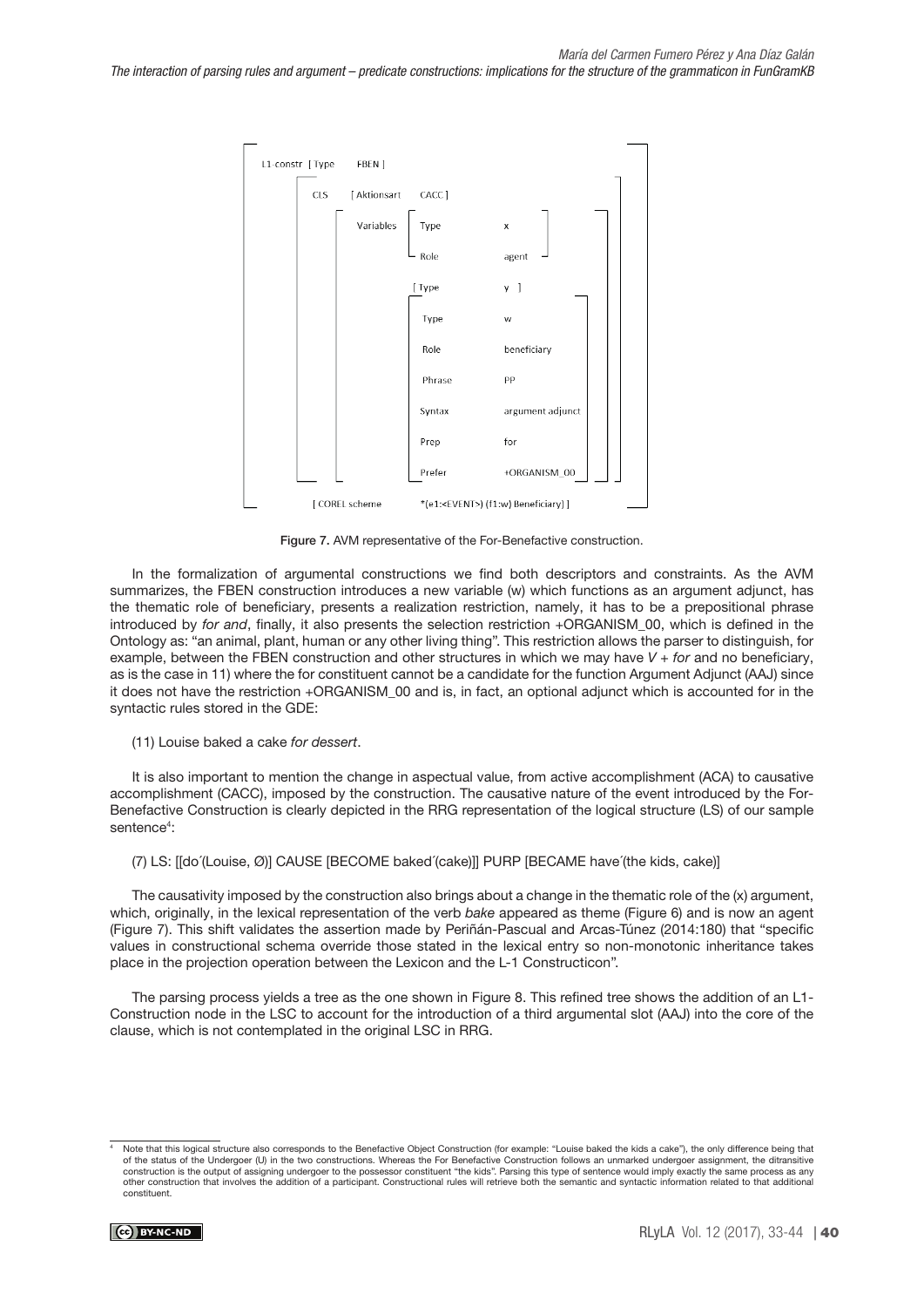*The interaction of parsing rules and argument – predicate constructions: implications for the structure of the grammaticon in FunGramKB*



Figure 8. ARTEMIS syntax-semantics linkage.

Although we have used the tree structure representing the syntax-semantics linkage proposed by Periñán-Pascual and Arcas-Túnez (2014:183) for our sample sentence, we believe that to capture the difference which we propose between Kernel construct and L1-construction, it would be desirable to establish a distinction between an L1-construction node and a Kernel construct node, which would always be the one closest to the core.

The parsing routine comes to its end with the extraction of a CLS, as the one shown in 8) for our sample sentence. Starting from the leftmost operator, we learn that the illocutionary force is declarative, the tense is past, there are two L1-constructions, the one we have labelled FBEN and a Kernel 2 (Kernel Construct in our proposal), and the Aktionsart value of the event corresponds to causative accomplishment. Finally, it presents the FunGramKB ontological concepts to which the lexical items of the input sentence are linked, together with their corresponding thematic roles. Example 9 shows the same information in COREL, the FunGramKB representation language:

- 8) CLS:< $_{\rm IF}$ <sup>DECL</sup><<sub>TENSE</sub> PAST<<sub>CONSTR\_L1</sub> FBEN<<sub>CONSTR\_L1</sub> KER2<<sub>AKT</sub> <sup>CACC</sup><[+BAKE\_00(%LOUISE\_00-Agent, +CAKE\_00-Referent, +CHILD\_00-Beneficiary)] >>>>>>
- 9) Extended Corel Scheme: +(e1: +BAKE\_00 (x1: %LOUISE\_00)Theme (x2: +CAKE\_00)Referent (f1: (e2: +DO\_00 (x1)Agent (e1)Referent (f2: +CHILD\_00)Beneficiary))Purpose)

# 5. CONCLUSION

The aim of the analysis presented has been to offer a detailed methodology of the parsing process in ARTEMIS. In doing so, we have established the difference between Kernel construct and L1-construction. The significance of this distinction is that the former draws from the Core Grammar of the verb, while the latter necessarily involves a modification of the original lexical template. Such an alteration involves a change in the number of arguments and/ or a variation in Aktionsart. Thus, the design of ARTEMIS complies with the integrative character of grammatical models which support this NLP prototype, i.e. RRG and the LCM. Both approaches allow a space for the interaction of lexical and constructional information in the construction of the syntactic and the semantic structure of the sentence.

A significant consequence of the methodology underlying the parsing process depicted in this paper has been the necessary reorganization of the L1-Constructicon. Appendix 1 proposes a revised catalogue of argumentpredicate constructions within FunGramKB.

We believe that once ARTEMIS is fully implemented and makes feasible the automatic extraction of the CLS underlying any stretch of natural language, it will become a very relevant tool for a variety of NLP tasks.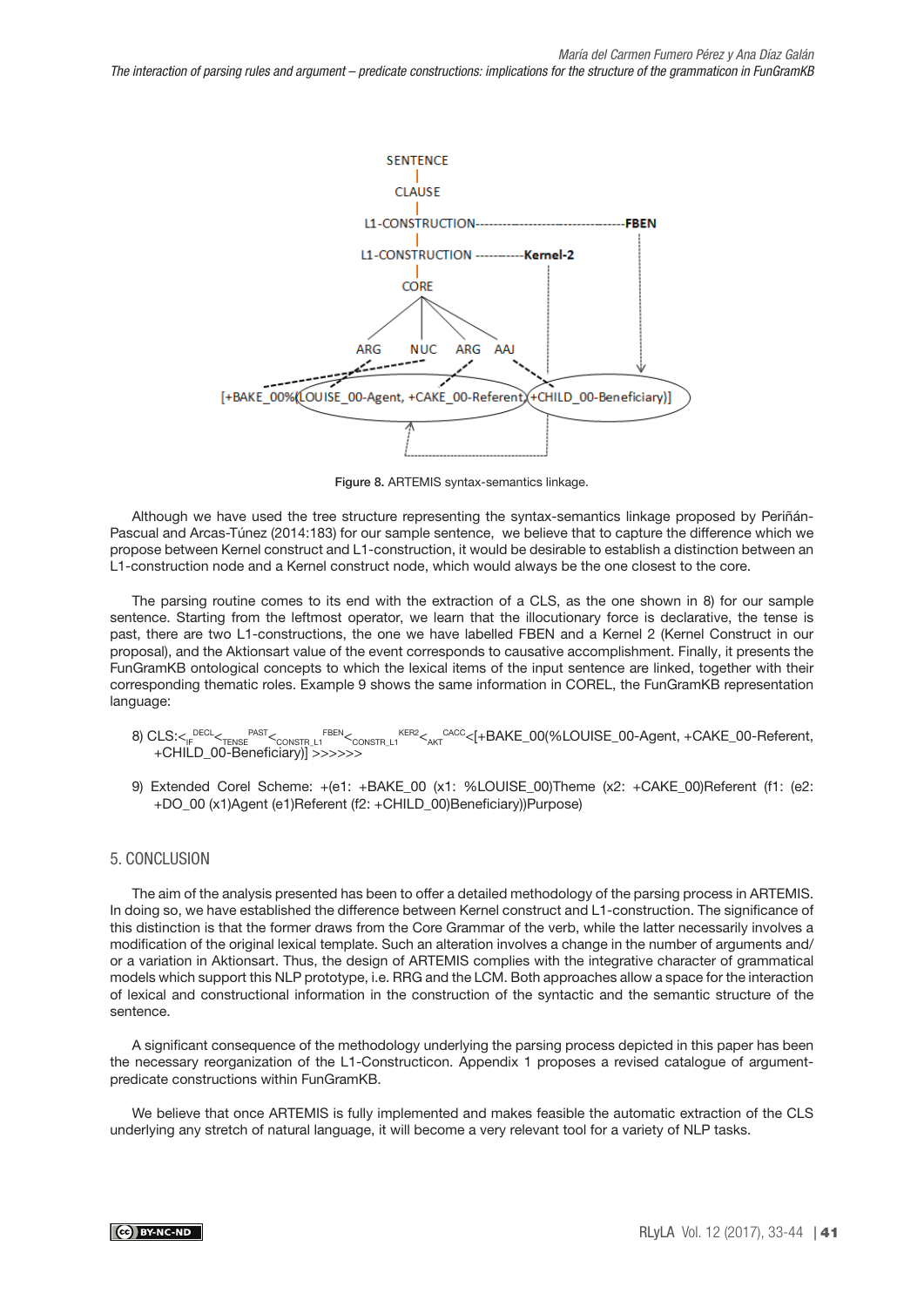### **REFERENCES**

Boas, H. and Sag, I. (2012). Sign-Based Construction Grammar. Stanford, Cal.: CSLI Publications.

- Ferrari, G. (2004). State of the Art in Computational Linguistics. In Van Sterkenburg, P. (ed.) Linguistics Today: Facing a Greater Challenge. Amsterdam / Philadelphia: John Benjamins, 163-186.<https://doi.org/10.1075/z.126.09fer>
- Goldberg, A. (1995). Constructions: A construction grammar approach to argument structure. Chicago: University of Chicago Press.
- Goldberg, A. (2006). Constructions at Work: the Nature of Generalization in Language. Oxford: Oxford University Press.
- Levin, B. (1993). English Verb Classes and Alternations. A Preliminary Investigation. Chicago / London: University of Chicago Press.
- Luzondo-Oyón, A. and Ruiz de Mendoza, F. (2015). "Argument structure constructions in a Natural Language Processing environment". Language Sciences, 48: 70-89.<https://doi.org/10.1016/j.langsci.2015.01.001>
- Mairal Usón, R. and Ruiz de Mendoza, F. (2009). Levels of description and explanation in meaning construction. In Butler, C. and Martín Arista, J. (eds.) Deconstructing Constructions. Amsterdam / Philadelphia: John Benjamins, 153-198.
- Mairal Usón, R. and Periñán-Pascual, C. (2009). "The anatomy of the lexicon within the framework of an NLP knowledge base". RESLA, 22: 217-244.
- Periñán-Pascual, C. (2012). "En defensa del Procesamiento del Lenguaje Natural Fundamentado en la Lingüística Teórica". ONOMÁZEIN, 26/2: 13-48.
- Periñán-Pascual, C. (2013). Towards a Model of Constructional Meaning for natural Language Understanding. In Nolan, B. and Diedrichsen, E. (eds.) Linking Constructions into Functional Linguistics: The Role of Constructions in RRG Grammars (Studies in Language Series). Amsterdam / Philadelphia: John Benjamins, 205-230.<https://doi.org/10.1075/slcs.145.08per>
- Periñán-Pascual, C. and Arcas-Túnez, F. (2010). The Architecture of FungramKB. In Proceedings of the 7th International Conference on Language Resources and Evaluation, 2667-2674. Malta: European Language Resources Association.
- Periñán-Pascual, C. and Arcas-Túnez, F. (2014). The implementation of the CLS constructor in ARTEMIS. In Nolan, B. and Periñán-Pascual, C. (eds.) Language Processing and Grammars the role of functionally oriented computational models. Amsterdam / Philadelphia: John Benjamins, 164-196.
- Periñán-Pascual, C. and Mairal Usón, R. (2010). "La gramática de COREL: un lenguaje de representación conceptual The COREL grammar: a conceptual representation language". ONOMÁZEIN, 21/1: 11-45.
- Ruiz de Mendoza, F. (2013). Meaning construction, meaning interpretation and formal expression in the Lexical Constructional Model. In Nolan, B. and Diedrichsen, E. (eds.) Linking Constructions into Functional Linguistics: The Role of Constructions in RRG Grammars (Studies in Language Series). Amsterdam / Philadelphia: John Benjamins, 231-270. <https://doi.org/10.1075/slcs.145.09ib225>
- Ruiz de Mendoza Ibáñez, F. and Mairal Usón, R. (2008). "Levels of description and constraining factors in meaning construction: an introduction to the Lexical Constructional Model". Folia Linguistica, 42/2: 355-400. [https://](https://doi.org/10.1515/flin.2008.355) [doi.org/10.1515/flin.2008.355](https://doi.org/10.1515/flin.2008.355)
- Sag, I, Wasow, T. and Bender, E. (2003). Syntactic Theory: Formal Introduction. Stanford: CSLI Publications.
- Steels, L. (2015). "Introducing Fluid Construction Grammar". In L. Steels (ed.) Design Patterns in Fluid Construction Grammar. Amsterdam: John Benjamins, 3-30.
- Van Valin, R. (2005). Exploring the Syntax-Semantics Interface. Cambridge: Cambridge University Press. [https://](https://doi.org/10.1017/CBO9780511610578) [doi.org/10.1017/CBO9780511610578](https://doi.org/10.1017/CBO9780511610578)
- Van Valin, R. and La Polla, R. (1997). Syntax. Cambridge: Cambridge University Press. [https://doi.org/10.1017/](https://doi.org/10.1017/CBO9781139166799) [CBO9781139166799](https://doi.org/10.1017/CBO9781139166799)
- Wintner, S. (2009). "What science underlies natural language engineering?" Computational Linguistics, 35/4: 641- 644. <https://doi.org/10.1162/coli.2009.35.4.35409>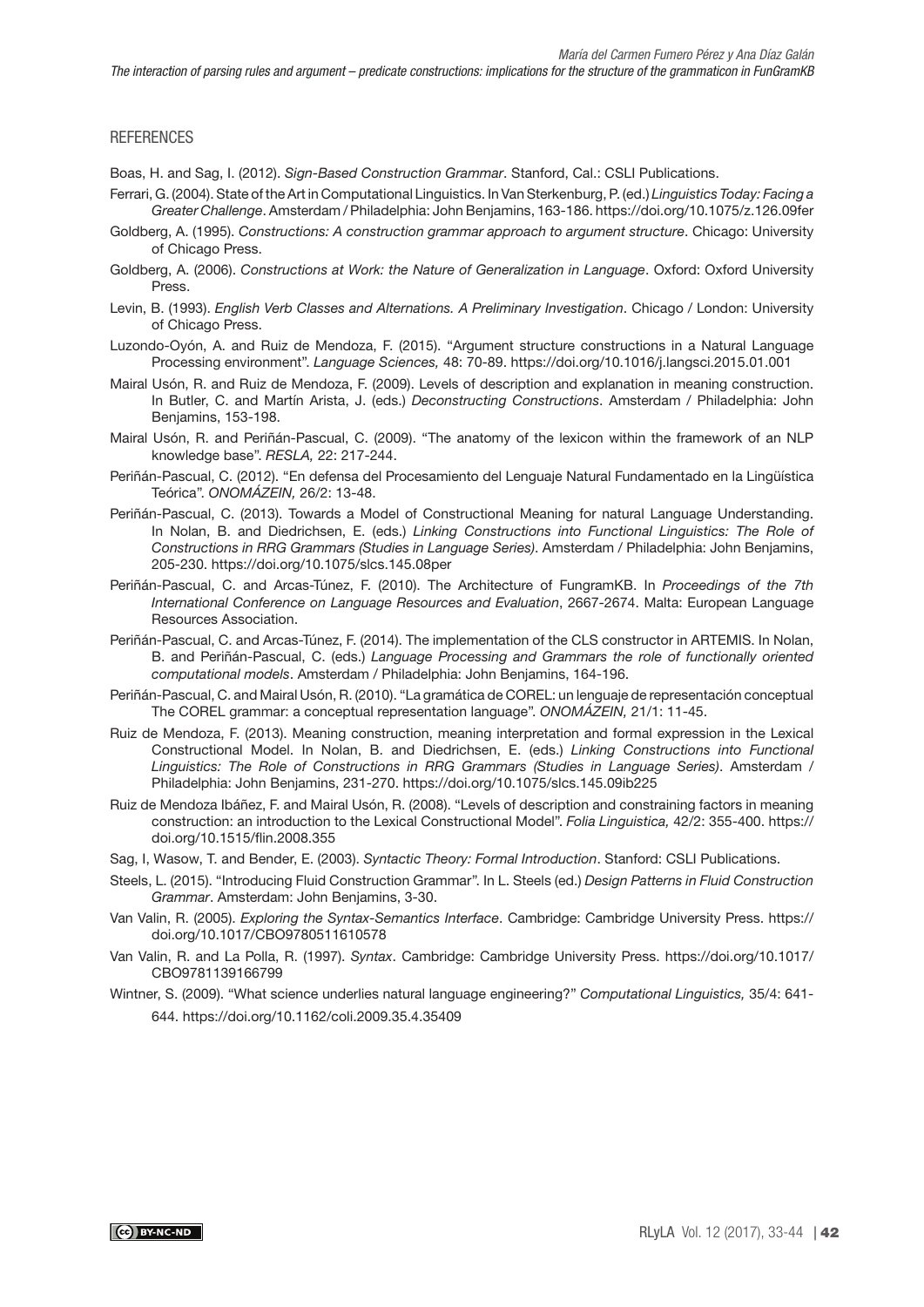# APPENDIX 1: PROPOSAL FOR THE REORGANIZATION OF THE CATALOGUE OF L1-CONSTRUCTIONS

| -As Construction                                            | -Material Subject Construction                                                     |  |  |  |
|-------------------------------------------------------------|------------------------------------------------------------------------------------|--|--|--|
| -Benefactive Object Construction                            | -Measure Object Insertion (Ceation and<br>Consumption) Construction                |  |  |  |
| -Causative Construction (accomplishment type)               | -Measure Object Insertion (Motion) Construction                                    |  |  |  |
| -Causative Construction (achievement type)                  | -Middle Construction                                                               |  |  |  |
| -Causative Motion Structure (atelic)                        | -Middle Construction (2)                                                           |  |  |  |
| -Causative Motion Structure (telic)                         | -Path PP Insertion Construction                                                    |  |  |  |
| -Caused Motion Construction                                 | -Reaction Object Construction                                                      |  |  |  |
| -Cognate Object Construction                                | -Reciprocal Object Construction (transitive)                                       |  |  |  |
| -Conative Construction (activity)                           | -Reciprocal Subject Construction                                                   |  |  |  |
| -Conative Construction (semelfactive)                       | -Reflexive Object Addition Construction                                            |  |  |  |
| -Container Subject Construction                             | -Resultative Construction (intransitive<br>accomplishments)                        |  |  |  |
| -Creation and Transformational Construction<br>(transitive) |                                                                                    |  |  |  |
| -Ditransitive Construction                                  | -Resultative Construction (intransitive achievements)                              |  |  |  |
| -For benefactive construction                               | -Resultative Construction (non-subcategorized<br>object)                           |  |  |  |
| -Fulfilling Construction                                    | -Resultative Construction (transitive<br>accomplishments)                          |  |  |  |
| -Image Impression Construction                              |                                                                                    |  |  |  |
| -Inchoative Construction                                    | -Resultative Construction (transitive achievements)<br>-Split Subject Construction |  |  |  |
| -Instrument Subject Construction                            | -Substance / Source Construction                                                   |  |  |  |
| -Intransitive Motion Construction                           | -Substance addition construction                                                   |  |  |  |
| -Location Object Construction                               | -There- Insertion Construction                                                     |  |  |  |
| -Location Subject Construction                              | -Unexpressed Second Argument Construction                                          |  |  |  |
| -Locative Construction                                      |                                                                                    |  |  |  |
| -Locative Intransitive Construction                         | -Unexpressed Third Argument Construction<br>-Virtual Reflexive Construction        |  |  |  |
| -Locative Inversion Construction                            | -Way Construction (motion)                                                         |  |  |  |
| -Locatum Subject Construction                               | -Way Construction (resultative)                                                    |  |  |  |
| -Marked Undergoer Construction                              |                                                                                    |  |  |  |
|                                                             |                                                                                    |  |  |  |